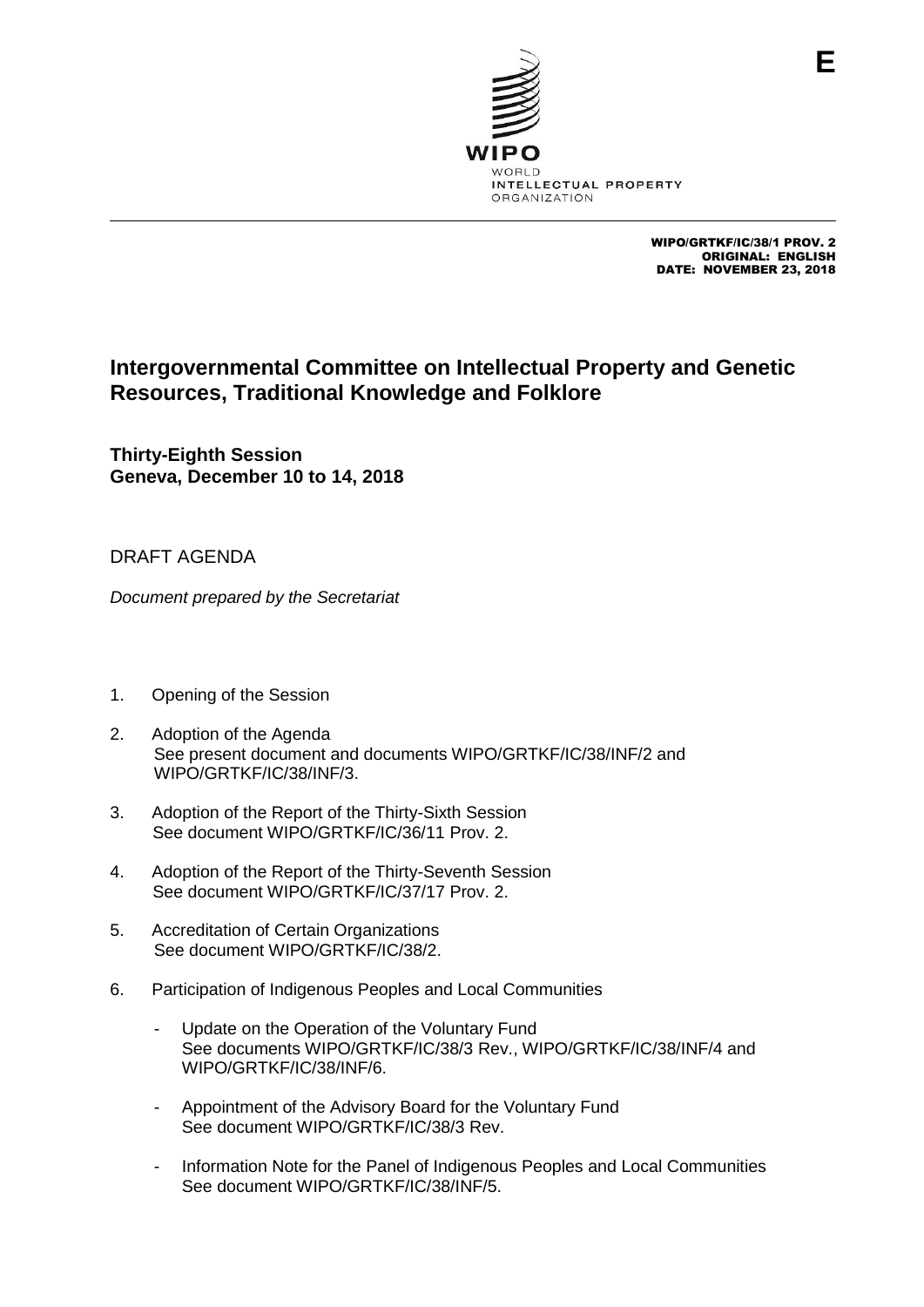- 7. Reporting of the *Ad Hoc* Expert Group on Traditional Knowledge and Traditional Cultural **Expressions**
- 8. Traditional Knowledge/Traditional Cultural Expressions
	- The Protection of Traditional Knowledge: Draft Articles See document WIPO/GRTKF/IC/38/4.
	- The Protection of Traditional Cultural Expressions: Draft Articles See document WIPO/GRTKF/IC/38/5.
	- The Protection of Traditional Knowledge: Updated Draft Gap Analysis See document WIPO/GRTKF/IC/38/6.
	- The Protection of Traditional Cultural Expressions: Updated Draft Gap Analysis See document WIPO/GRTKF/IC/38/7.
	- Report on the Compilation of Materials on Databases Relating to Genetic Resources and Associated Traditional Knowledge See document WIPO/GRTKF/IC/38/8.
	- Report on the Compilation of Materials on Disclosure Regimes Relating to Genetic Resources and Associated Traditional Knowledge See document WIPO/GRTKF/IC/38/9.
	- Joint Recommendation on Genetic Resources and Associated Traditional Knowledge See document WIPO/GRTKF/IC/38/10.
	- Joint Recommendation on the Use of Databases for the Defensive Protection of Genetic Resources and Traditional Knowledge Associated with Genetic Resources See document WIPO/GRTKF/IC/38/11.
	- Proposal for the Terms of Reference for the Study by the WIPO Secretariat on Measures Related to the Avoidance of the Erroneous Grant of Patents and Compliance with Existing Access and Benefit sharing Systems See document WIPO/GRTKF/IC/38/12.
	- Proposal for a Study by the WIPO Secretariat on Existing *Sui Generis* Systems for the Protection of Traditional Knowledge in WIPO Member States See document WIPO/GRTKF/IC/38/13.
	- Identifying Examples of Traditional Knowledge to Stimulate a Discussion of what should be Protectable Subject Matter and what is not Intended to be Protected See document WIPO/GRTKF/IC/38/14.
	- The Economic Impact of Patent Delays and Uncertainty: U.S. Concerns about Proposals for New Patent Disclosure Requirements See document WIPO/GRTKF/IC/38/15.
	- Glossary of Key Terms Related to Intellectual Property and Genetic Resources, Traditional Knowledge and Traditional Cultural Expressions See document WIPO/GRTKF/IC/38/INF/7.